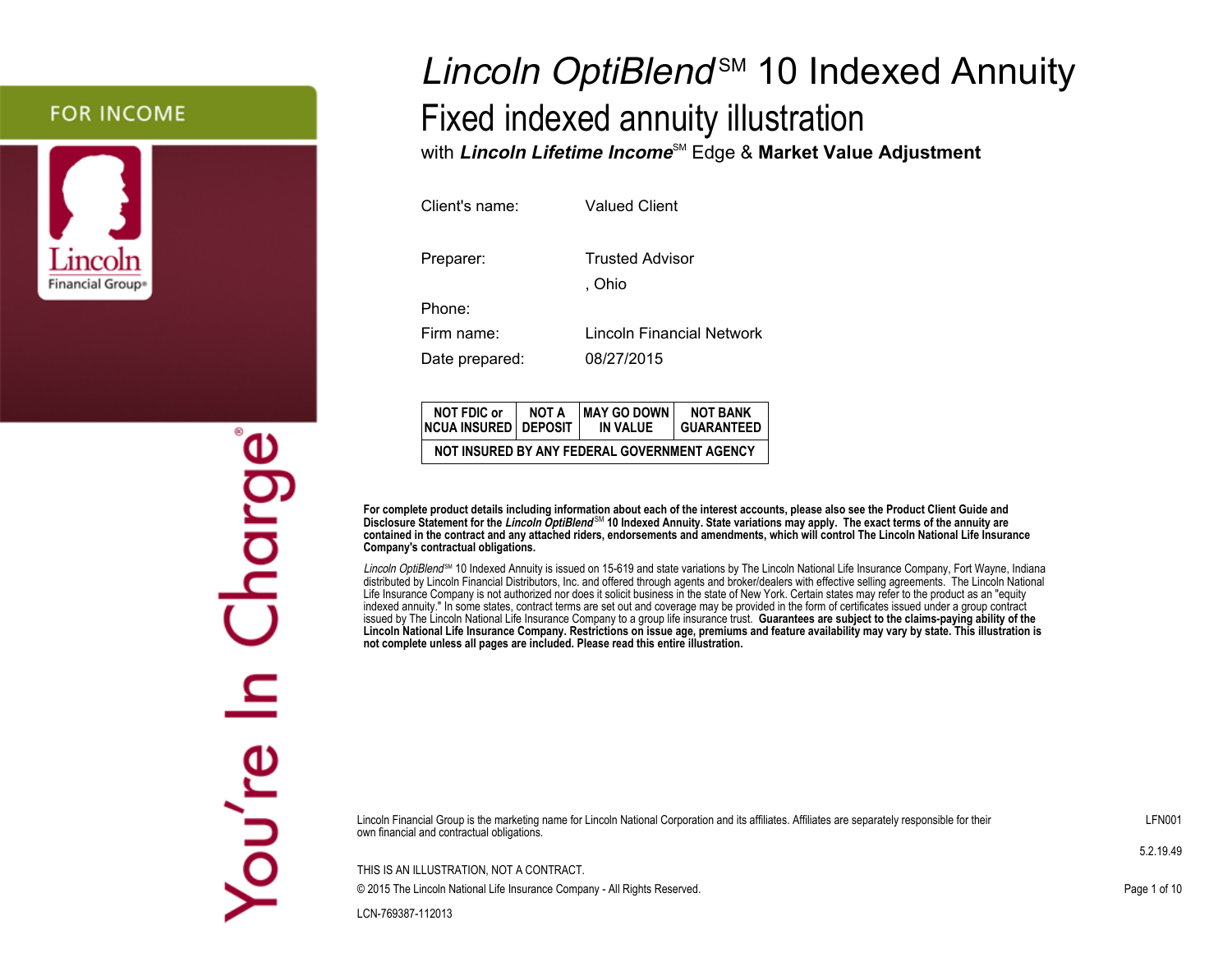#### **General Information**

- The Lincoln OptiBlend<sup>sM</sup> 10 Indexed Annuity is intended for retirement or other long-term needs. It is not meant to be used to meet short-term financial goals. It is intended for a person who has sufficient cash or other liquid assets for living expenses and unexpected emergencies, such as medical expenses.
- • Interest is not credited between the date premium is received and the date the contract is issued. The contract will issue with the Rate(s), Cap(s) and Spread(s), if any, in effect as of the date the contract is issued. Indexed annuity contracts are issued on the 1<sup>st</sup>, 8<sup>th</sup>, 15<sup>th</sup>, and 22<sup>nd</sup> of each month.
- •The Lincoln OptiBlend<sup>SM</sup> 10 Indexed Annuity offers four interest accounts. The Fixed Account offers an interest rate declared for 1 year. The three Indexed Accounts, 1-Year Volatility Controlled Point-to-Point Indexed Account, Performance Triggered Indexed Account and 1-Year Point-to-Point Indexed Account, offer the opportunity to receive a higherrate of interest than might be credited in the Fixed Account during the same period. However if the change in an index is negative, the Indexed Account will be credited at a rateof 0%, preserving the principal, while the Fixed Account would be credited at a rate not less than the guaranteed minimum fixed interest rate for that contract year.
- • Hypothetical values shown are for illustrative purposes only and are not guaranteed. Future actual results may be more or less favorable than those shown. However, actual cashsurrender values on the date of surrender will not be less than the contract's Guaranteed Minimum Cash Surrender Value.
- • The change in the S&P 500® Daily Risk Control 5% Index is used in determining the amount of indexed interest credited to the 1-Year Volatility Controlled Point-to-Point Indexed Account. The change in the S&P 500® Index value is used in determining the amount of indexed interest credited to the Performance Triggered Indexed Account and 1-Year Point-to-Point Indexed Account. The Indexed Account(s) may not credit the full percentage change in these S&P 500® indices. The S&P 500® indices values shown are for illustrativepurposes only. Past performance of the S&P 500<sup>®</sup> indices are no quarantee of future changes in the S&P 500<sup>®</sup> indices or of future indexed interest earnings of the Lincoln *OptiBlend* ™ 10 Indexed Annuity contract. The S&P 500® indices are used solely as a mechanism for calculating indexed interest. Standard & Poor's® publishes the closing value of the S&P 500® Daily Risk Control 5% Index and the S&P 500® Index. Any day these S&P 500® indices values are not published (for example, a weekend or holiday), the closingvalues on the next day they are published will be used.
- $\bullet$  The S&P 500 Index and the S&P 500 Daily Risk Control 5% Index are products of S&P Dow Jones Indices LLC ("SPDJI"), and have been licensed for use by the Lincoln National Life Insurance Company. Standard & Poor's ®, S&P®, S&P 500® and S&P 500 Daily Risk Control 5%™ are registered trademarks of Standard & Poor's Financial Services LLC ("S&P"); Dow Jones® is a registered trademark of Dow Jones Trademark Holdings LLC ("Dow Jones"); and these trademarks have been licensed for use by SPDJI and sublicensed for certain purposes by the Lincoln National Life Insurance Company. The Lincoln National Life Insurance Company's Product is not sponsored, endorsed, sold or promoted by SPDJI, Dow Jones, S&P, their respective affiliates, and none of such parties make any representation regarding the advisability of investing in such product(s) nordo they have any liability for any errors, omissions, or interruptions of the S&P 500 Index or the S&P 500 Daily Risk Control 5% Index.
- •Lincoln Financial Group® affiliates, their distributors, and their respective employees, representatives, and/or insurance producers do not provide tax, accounting, or legal advice. Clients should consult their own independent advisor as to any tax, accounting or legal statements made herein.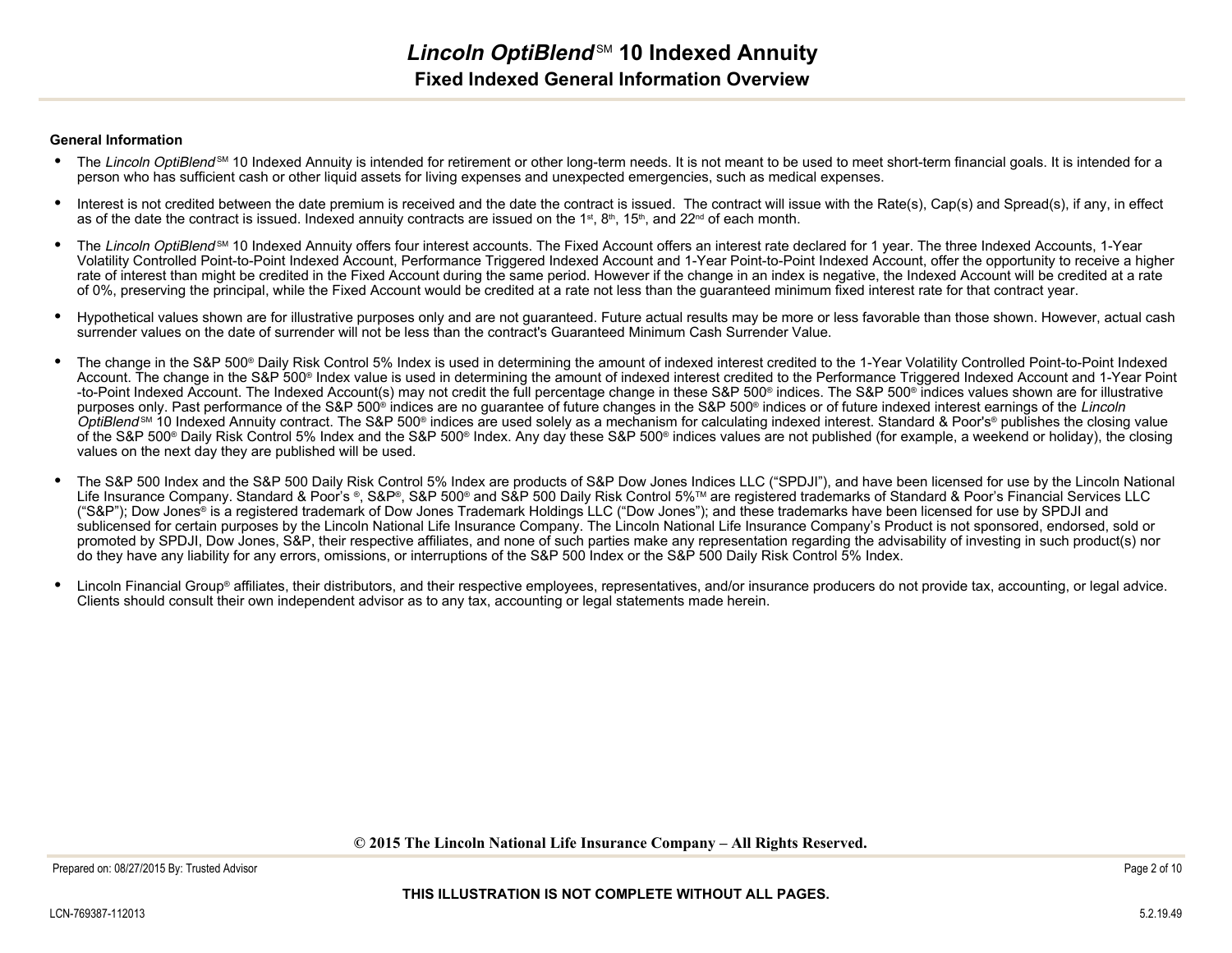#### **Product Illustration**

- This is a hypothetical illustration. It is intended to show how the Lincoln OptiBlend<sup>sM</sup> 10 Indexed Annuity contract works by providing examples of how interest is calculated and  $\bullet$  might have been credited to each of the annuity's four interest accounts, if the contract had been available at that time. While the contract allows for reallocation, this illustrationdoes not reflect reallocations.
- •This illustration is based on selected historical experience of the S&P 500<sup>®</sup> Index and historical and back-tested S&P 500<sup>®</sup> Daily Risk Control 5% Index. There are four different scenarios and periods reflecting different patterns of movement in the S&P 500® indices. During each period, the S&P 500® indices increased in some years and decreased in other years. The "Selected Period," "Favorable Period," "Unfavorable Period" and "0% Credited" tables in the latter part of this illustration compare S&P 500® indices annualperformance with the Allocated Interest Credited that might have been available in each of the four scenarios.
- •As the information demonstrates, there is no "best" interest account and no fixed account or indexed account produces superior results in every scenario. The scenarios may never be repeated. The scenarios are not and should not be considered an attempt to predict future changes in the S&P 500® indices.

#### **Illustration Assumptions**

- $\bullet$  The hypothetical values shown in each scenario use the current declared initial Rate(s), Cap(s) and Spread(s), if any, for each of the annuity's four interest accounts. However, declared rates for a particular time period in the past would likely have been higher or lower than current declared rates.
- $\bullet$  The current declared initial Rate(s), Cap(s) and Spread(s), if any, remain unchanged in each scenario during all time periods. This is not likely to occur. Actual rates declared in subsequent contract years and indexed terms may be higher or lower than initial rates and may differ from rates used for new contracts or for other contracts issued at differenttimes.
- $\bullet$  Premium is received and applied at the beginning of the contract year. Additional premiums received between contract anniversaries, and any applicable premium bonuses, are credited to the Fixed Account. At the next contract anniversary, the additional premium and any associated premium bonus plus any fixed interest credited thereon are allocatedbased on the initial allocation percentages.
- • Values shown are as of the beginning of each contract year. Values do not reflect deductions for taxes or for any Market Value Adjustment for any withdrawals. Withdrawals are subject to ordinary income tax, and if taken prior to age 59½, a 10% federal premature withdrawal penalty may also apply. The effects of taxes and early withdrawal tax penaltiesare not reflected in this illustration. Some states charge a premium tax, in which case Lincoln will deduct premium taxes from the contract if Lincoln is required to pay them.
- • Current declared rates are subject to change. Actual rates credited may be different. Fixed interest is credited daily throughout the contract year. Indexed interest is credited at the end of an indexed term. Each interest account has a different method of calculating and crediting interest. Refer to the Product Client Guide and Disclosure Statement fordetailed information about interest rate calculation and application to each account.
- $\bullet$  The "0% Credited" scenario assumes a guaranteed renewal rate of 1.00% on the Fixed Account and no interest is credited on any of the Indexed Accounts for any of theillustrated years. This scenario represents the worst case scenario.
- • The S&P 500® Daily Risk Control 5% Index was launched on September 10, 2009. All information presented prior to the Index launch date is back-tested and provided by S&PDow Jones Indices LLC. Back-tested performance is not actual performance, but is hypothetical. The back-test calculations are based on the same methodology that was in effect when the Index was officially launched. However, it should be noted that the historic calculations of an Economic Index may change from month to month based on revisions to the underlying economic data used in the calculation of the index. Another limitation of using back-tested information is that the back-tested calculation is generally prepared with the benefit of hindsight. Back-tested information reflects the application of the index methodology and selection of index components in hindsight. No hypotheticalrecord can completely account for the impact of financial risk in actual trading. Past performance is not a guarantee of future results.

#### **© 2015 The Lincoln National Life Insurance Company – All Rights Reserved.**

Prepared on: 08/27/2015 By: Trusted Advisor

#### **THIS ILLUSTRATION IS NOT COMPLETE WITHOUT ALL PAGES.**

Page 3 of 10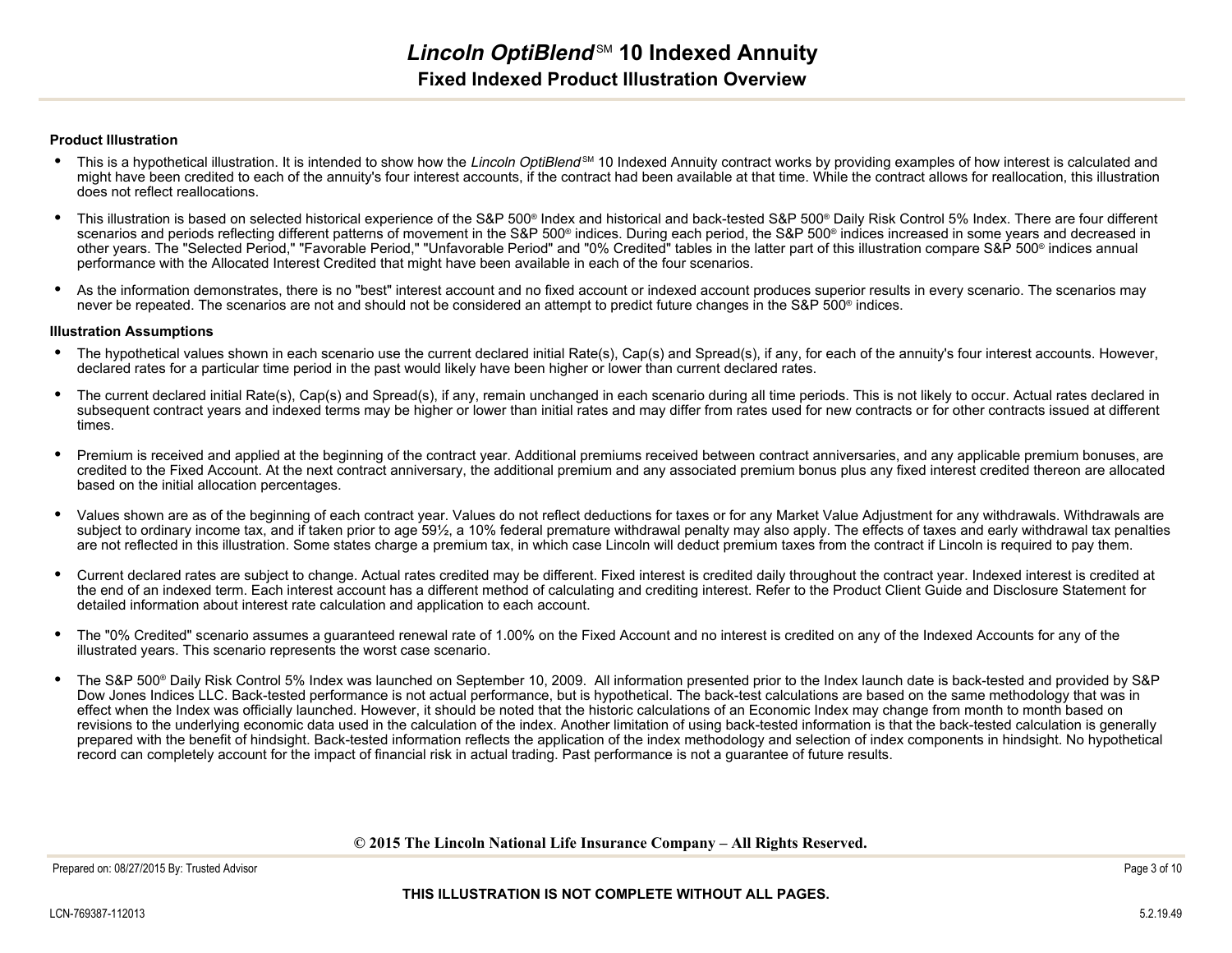#### **Key Terms found in this illustration are explained below:**

Account Value is the value of an interest account as of the beginning of the contract year, after any deductions for withdrawals from the previous year, after the crediting of any interest, before any withdrawals in the current year, and before the addition of any premiums, associated premium bonuses, and fixed interest credited thereon.

**Accumulation Value** at the beginning of each contract year equals the sum of the Fixed Account and Indexed Account values.

**Allocated Interest Credited** is the combined interest rate credited from the previous year's term to the contract based on the allocations selected.

Guaranteed Minimum Cash Surrender Value (GMCSV) is the lowest possible value the contract owner would receive if the contract is surrendered during the surrender charge period. The GMCSV is 87.50% of the total premiums paid, less any surrenders and any taxes, accumulated at the guaranteed minimum cash surrender value interest rate of 1.80% during the surrender charge period and a rate of 1.00% to 5.00% after the surrender charge period. If the actual contract value (less any applicable surrender charge and Market Value Adjustment) exceeds the GMCSV, the contract owner would receive this amount instead. After the surrender charge period, the cash surrender value will not be less than the greater of the GMCSV and the guaranteed minimum non-surrender value (GMNSV). The GMNSV is 100% of the premium paid, less any surrenders and related surrender charges,and any taxes accumulated at the guaranteed minimum non-surrender value interest rate of 0.50%.

**Interest Credited** for the Indexed Account denotes the indexed interest rate credited at the end of the previous indexed term.

Additional Premium is the total of amount of additional money paid into the contract for the contract year. The contract is a flexible premium contract. Subsequent premium payments are allowed. Premiums are paid at the beginning of the period for the frequency selected. Any premiums received between Contract Anniversaries plus any fixed interest credited thereon during the contract year are credited to the Fixed Account and will remain in the Fixed Account until reallocation is elected on a Contract Anniversary. For illustrative purposesonly, an automatic reallocation of subsequent premiums on each Contract Anniversary has been reflected.

**Surrender Value** is the Accumulation Value on the date of surrender less any Market Value Adjustment, less any applicable surrender charge, and less any taxes payable by Lincolnnot previously deducted. In no event will the surrender value be less than the Guaranteed Minimum Cash Surrender Value. Surrender values do not reflect adjustments for MarketValue Adjustment.

Withdrawals are the total of partial surrenders for the contract year. Withdrawals will be taken from the Fixed Account until the Fixed Account is depleted and then proportionally from the Indexed Accounts. Partial surrenders are made at the beginning of each period for the frequency selected, which is monthly. Accumulation Values at the beginning of the next yearreflect any withdrawals and any surrender charges applicable to the partial surrenders illustrated. Withdrawals are referred to as surrenders in the contract. Partial surrenders in thefirst 10 contract years are subject to a surrender charge. Surrender charges are expressed as a percentage of the Accumulation Value after application of any Market Value Adjustment. The surrender charge schedule is as follows: 9%, 9%, 8%, 7%, 6%, 5%, 4%, 3%, 2%, 1%, 0%.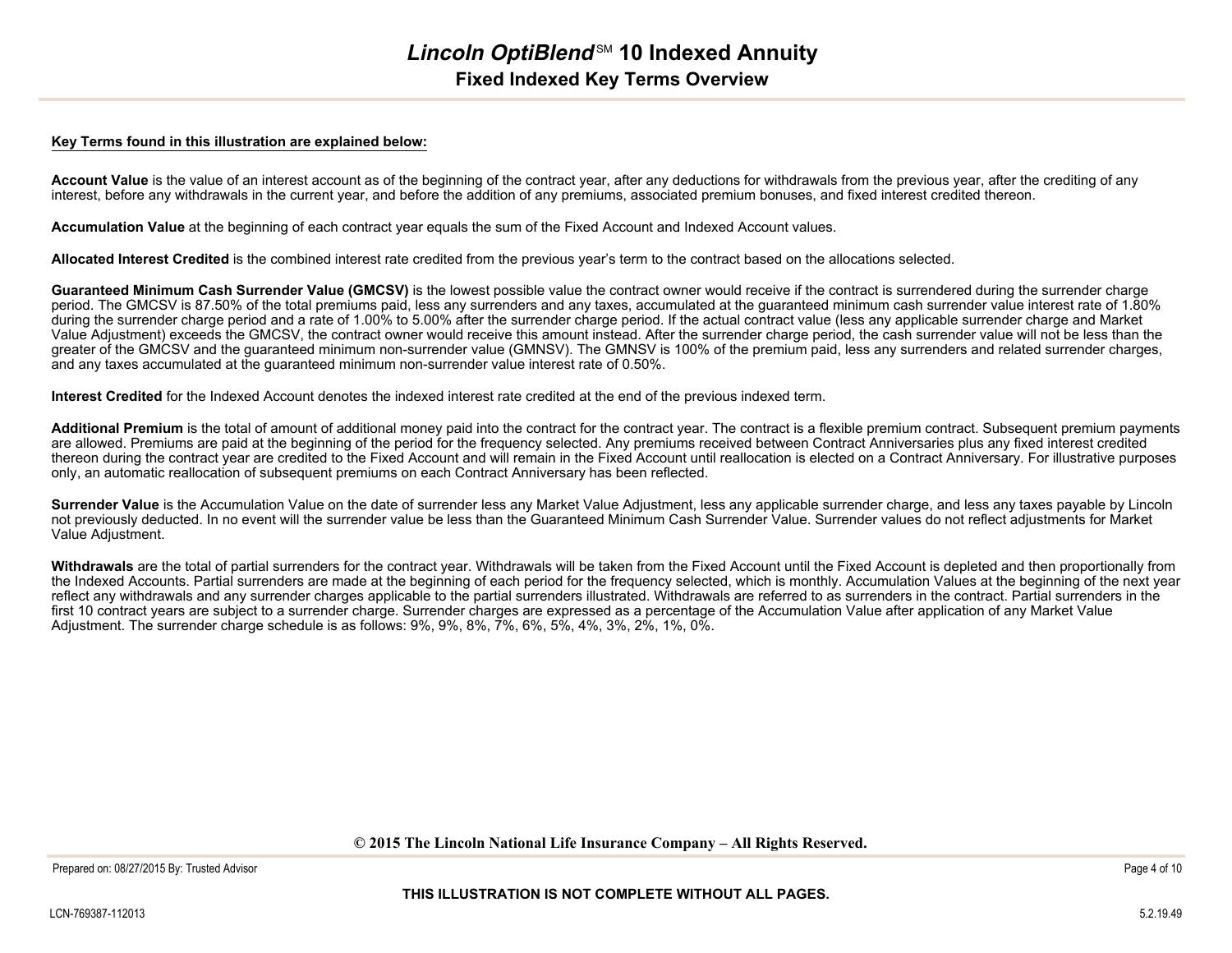#### **Additional Benefit: Lincoln Lifetime Income**SM Edge

#### **General Information**

The Lincoln Lifetime Income<sup>§M</sup> Edge is an optional guaranteed lifetime withdrawal benefit available for an annual charge of 0.95%. The charge for this benefit is assessed on the contract anniversary and is based on the Income Base (for the purpose of this illustration, contract anniversary is the rider anniversary). The charge will not change when the IncomeBase is increased by the 5.00% annual enhancement rate. If there is an accumulation value step-up after the first 5 years or if there are additional premium payments, the annual charge may be increased to the same charge as newly issued contracts. The charge is subject to a maximum charge of 1.50%. If there is an increase due to the step-up, the newcharge will not apply if the contract owner notifies Lincoln in writing within 25 days from the contract anniversary date that the owner declines the annual step-up. Cumulative additional premium payments after the first year may not exceed \$100,000 without prior home office approval. The annual enhancement provides an automatic annual 5.00% increase to the Income Base at the end of the contract year. These annual enhancements provide guaranteed growth of the Income Base over time, for a maximum of 10 years. After a lifetime benefit withdrawal is made, the annual enhancement is not applied on the subsequent rider anniversary. Enhancements will end when the annuitant (or the older of the joint coveredlives) reaches age 86. Automatic annual step-up of the Income Base occurs on a contract anniversary when the accumulation value is greater than the Income Base. When thisoccurs, the Income Base is increased (step-up) to the current accumulation value on the contract anniversary. Annual step-ups are available through age 99.

#### **Illustrations Assumptions**

- • This illustration assumes that current rates are used over the lifetime of the illustration and shows how the lifetime benefit amount is calculated based on the age when income payments begin, as well as the number of years the **Lincoln Lifetime Income**SM Edge benefit has been a part of the contract before taking payments. **Lincoln LifetimeIncome**<sup>SM</sup> Edge column demonstrates the advantage of planning ahead and waiting to begin taking payments.
- •This illustration assumes the 0.95% charge stays the same in all years.

#### **Key Terms found in this illustration are explained below:**

**Income Base** is the amount used to determine the maximum annual withdrawal when the income has started. The initial amount is based on the initial premium less any applicablestate premium tax plus any applicable premium bonus.

Lifetime Benefit Amount is the maximum quaranteed income withdrawal amount that can be withdrawn from the account value each contract year without reducing future income. Once income withdrawals have been elected in writing, the maximum withdrawal percent is waived for withdrawals attributable to the Lincoln contract needing to comply with RequiredMinimum Distribution rules provided the withdrawals are via a systematic withdrawal service.

**Nursing Home Benefit** is an enhancement that allows the Lifetime Benefit Amount to be increased to a 10% Nursing Home Income Factor Rate. The Nursing Home Income FactorRate is available when the Covered Life or Joint Covered Life, if any, is age 65 or older and one is admitted into an accredited nursing home or equivalent health care facility. The admittance into such a facility must occur 60 months or more after the effective date of the rider, the individual was not in the nursing home in the year prior to the effective date of the rider, and upon entering the nursing home the person has been confined for at least 90 consecutive days. The Nursing Home Income Factor Rate is not available once the ContractAccumulation Value reaches zero. The Nursing Home Income Factor Rate is subject to state availability.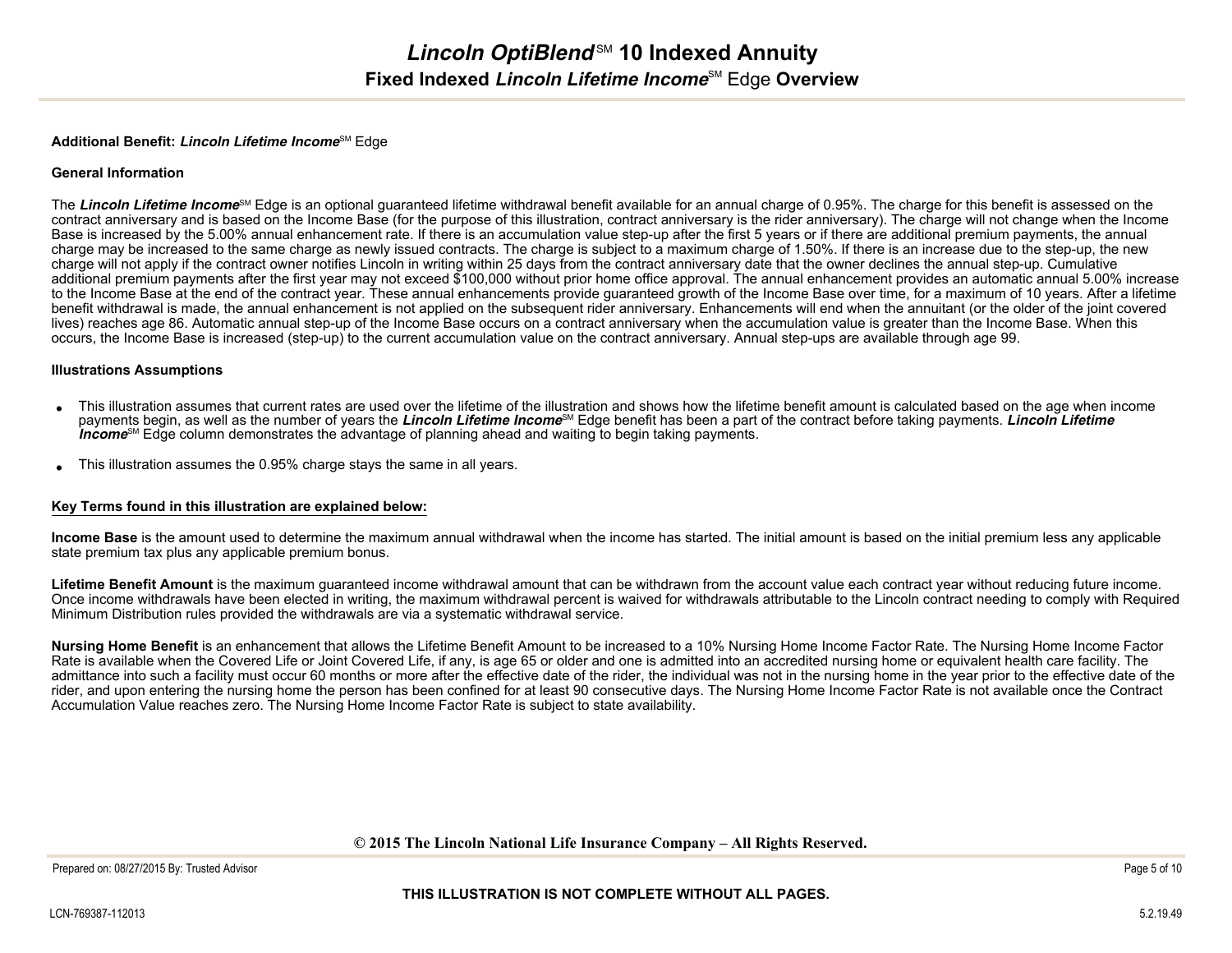## **Lincoln OptiBlend<sup>SM</sup> 10 Indexed Annuity Fixed Indexed Account Overview**

| <b>Account</b>                                              | August 01, 2015 Declared Rates                                      | <b>Account Allocations</b> |
|-------------------------------------------------------------|---------------------------------------------------------------------|----------------------------|
| <b>Fixed Account</b>                                        | 2.50% Initial Fixed Interest Rate                                   | $0\%$                      |
| 1-Year Volatility Controlled Point-to-Point Indexed Account | 100.00% Participation Rate<br>1.15% Initial Indexed Interest Spread | 100%                       |
| <b>Performance Triggered Indexed Account</b>                | 4.15% Initial Specified Rate                                        | $0\%$                      |
| 1-Year Point-to-Point Indexed Account                       | 4.75% Initial Indexed Interest Cap                                  | $0\%$                      |

**The graph below shows actual historical values of the S&P 500**® **Index, including the time periods used for the scenarios in this illustration.**



**© 2015 The Lincoln National Life Insurance Company – All Rights Reserved.**

#### **THIS ILLUSTRATION IS NOT COMPLETE WITHOUT ALL PAGES.**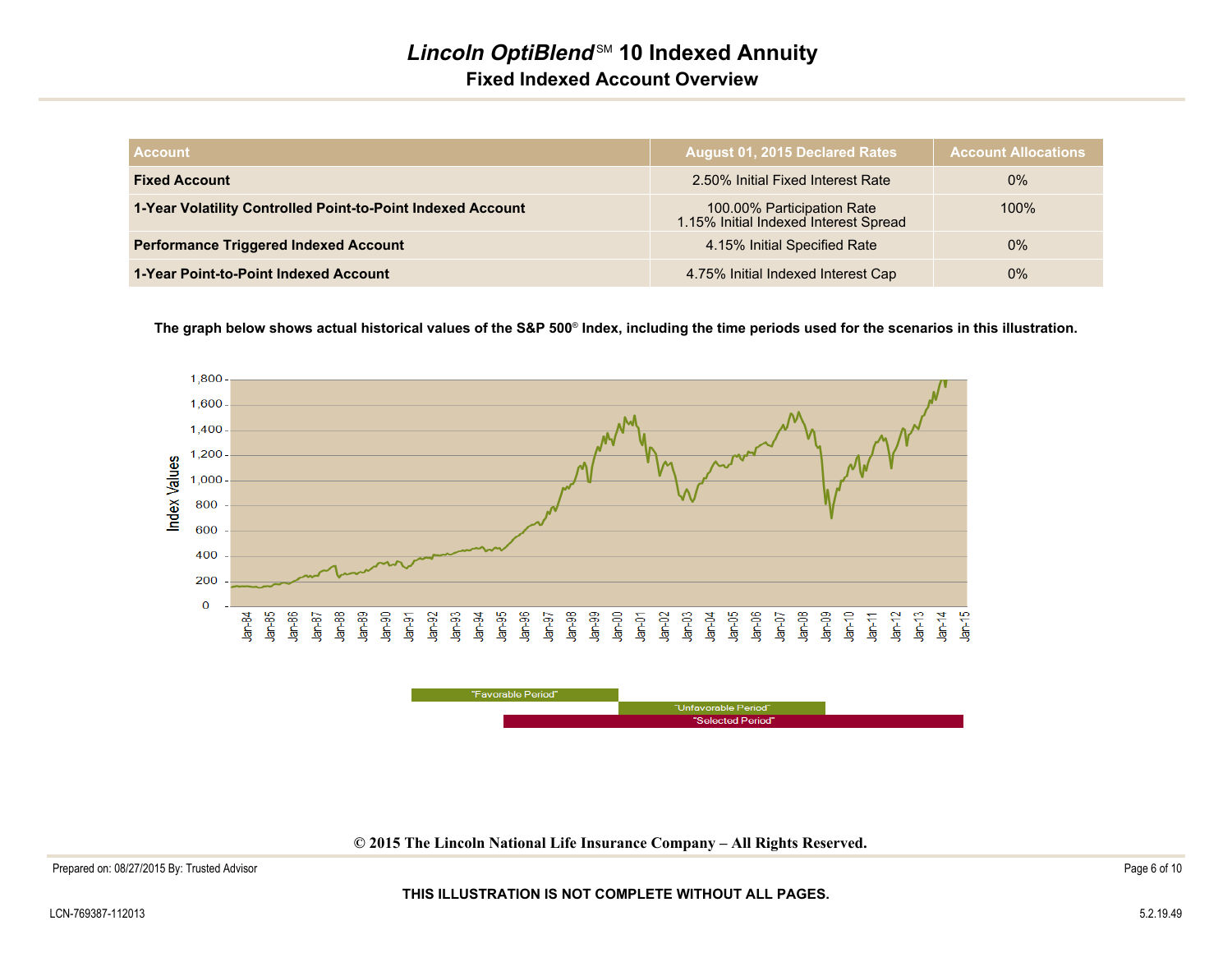### **The tables in this illustration are hypothetical and may not be used to project or predict future performance.**

Prepared for:

|                    | _____<br>Name        | ane | enae | 5ialus       |          |           |                                            |
|--------------------|----------------------|-----|------|--------------|----------|-----------|--------------------------------------------|
| <b>Client Name</b> | <b>Valued Client</b> | 60  | Male | Nongualified | Oklahoma | \$100,000 | Lincoln Lifetime Income <sup>SM</sup> Edge |

**"Selected Period" – from 1/1/1995 to 1/1/2015**

Lincoln Lifetime Income<sup>SM</sup> Edge

| Beginning<br>of Year                | Accumulation<br>Value                                         | <b>GMCSV</b>                                                  | Surrender<br>Value                                            | Allocated<br>Interest<br><b>Credited</b>     | S&P 500 <sup>®</sup> Daily Risk<br>Control 5% Index<br><b>Annual Change</b> | $S\&P 500^\circ$ Index<br><b>Annual Change</b>          | <b>Additional</b><br>Premium           | Withdrawals                            | Income<br><b>Base</b>                                         | Lifetime<br><b>Benefit</b><br>Percent     | Lifetime<br><b>Benefit</b><br>Amount                     | <b>Nursing</b><br>Home<br><b>Benefit</b>                 |
|-------------------------------------|---------------------------------------------------------------|---------------------------------------------------------------|---------------------------------------------------------------|----------------------------------------------|-----------------------------------------------------------------------------|---------------------------------------------------------|----------------------------------------|----------------------------------------|---------------------------------------------------------------|-------------------------------------------|----------------------------------------------------------|----------------------------------------------------------|
|                                     | \$100,000                                                     | \$87,500                                                      | \$91,900                                                      | N/A                                          | N/A                                                                         | N/A                                                     | \$0                                    | \$0                                    | \$100,000                                                     | 4.50%                                     | \$4,500                                                  | N/A                                                      |
| $\overline{2}$                      | \$122,784                                                     | \$89,075                                                      | \$112,838                                                     | 23.73%                                       | 24.88%                                                                      | 35.20%                                                  | \$0                                    | \$0                                    | \$122,784                                                     | 4.50%                                     | \$5,525                                                  | N/A                                                      |
|                                     | \$134,125                                                     | \$90,678                                                      | \$124,468                                                     | 10.19%                                       | 11.34%                                                                      | 18.73%                                                  | \$0                                    | \$0                                    | \$134,125                                                     | 4.50%                                     | \$6,036                                                  | N/A                                                      |
|                                     | \$149,257                                                     | \$92,311                                                      | \$139,854                                                     | 12.23%                                       | 13.38%                                                                      | 32.30%                                                  | \$0                                    | \$0                                    | \$149,257                                                     | 4.50%                                     | \$6,717                                                  | N/A                                                      |
| 5                                   | \$160,163                                                     | \$93,972                                                      | \$151,514                                                     | 8.26%                                        | 9.41%                                                                       | 25.95%                                                  | \$0                                    | \$0                                    | \$160,163                                                     | 4.50%                                     | \$7,207                                                  | N/A                                                      |
| 6<br>10                             | \$170,699<br>\$169,077<br>\$167,375<br>\$165,587<br>\$175,660 | \$95,664<br>\$97,386<br>\$99,139<br>\$100,923<br>\$102,740    | \$163,018<br>\$162,991<br>\$162,856<br>\$162,606<br>\$174,079 | 7.53%<br>0.00%<br>0.00%<br>$0.00\%$<br>7.22% | 8.68%<br>1.09%<br>$-1.06%$<br>$-4.58%$<br>8.37%                             | 18.49%<br>$-11.82%$<br>$-10.02%$<br>$-21.27%$<br>21.94% | \$0<br>\$0<br>\$0<br>\$0<br>\$0        | \$0<br>\$0<br>\$0<br>\$0<br>\$0        | \$170,699<br>\$179,234<br>\$188,196<br>\$197,606<br>\$207,486 | 5.75%<br>5.75%<br>5.75%<br>5.75%<br>5.75% | \$9,815<br>\$10,306<br>\$10,821<br>\$11,362<br>\$11,930  | \$17,070<br>\$17,923<br>\$18,820<br>\$19,761<br>\$20,749 |
| 11<br>12<br>13<br>14<br>15          | \$180,091<br>\$183,395<br>\$196,856<br>\$201,994<br>\$199,924 | \$105,114<br>\$105,640<br>\$106,691<br>\$107,758<br>\$108,836 | \$180,091<br>\$183,395<br>\$196,856<br>\$201,994<br>\$199,924 | 3.64%<br>2.98%<br>8.47%<br>3.66%<br>0.00%    | 4.79%<br>4.13%<br>9.62%<br>4.81%<br>$-4.43%$                                | 8.44%<br>5.55%<br>11.65%<br>2.16%<br>$-35.61%$          | \$0<br>\$0<br>\$0<br>\$0<br>\$0        | \$0<br>\$0<br>\$0<br>\$0<br>\$0        | \$217,860<br>\$217,860<br>\$217,860<br>\$217,860<br>\$217,860 | 6.75%<br>6.75%<br>6.75%<br>6.75%<br>6.75% | \$14,706<br>\$14,706<br>\$14,706<br>\$14,706<br>\$14,706 | \$21,786<br>\$21,786<br>\$21,786<br>\$21,786<br>\$21,786 |
| 16<br>17<br>18<br>19<br>20<br>Total | \$207,637<br>\$213,442<br>\$211,372<br>\$216,446<br>\$234,338 | \$109,924<br>\$111,023<br>\$112,134<br>\$113,255<br>\$114,387 | \$207,637<br>\$213,442<br>\$211,372<br>\$216,446<br>\$234,338 | 4.89%<br>3.79%<br>0.00%<br>3.38%<br>9.22%    | 6.04%<br>4.94%<br>$-0.88%$<br>4.53%<br>10.37%                               | 21.59%<br>12.26%<br>0.41%<br>14.51%<br>25.27%           | \$0<br>\$0<br>\$0<br>\$0<br>\$0<br>\$0 | \$0<br>\$0<br>\$0<br>\$0<br>\$0<br>\$0 | \$217,860<br>\$217,860<br>\$217,860<br>\$217,860<br>\$234,338 | 7.25%<br>7.25%<br>7.25%<br>7.25%<br>7.25% | \$15,795<br>\$15,795<br>\$15,795<br>\$15,795<br>\$16,990 | \$21,786<br>\$21,786<br>\$21,786<br>\$21,786<br>\$23,434 |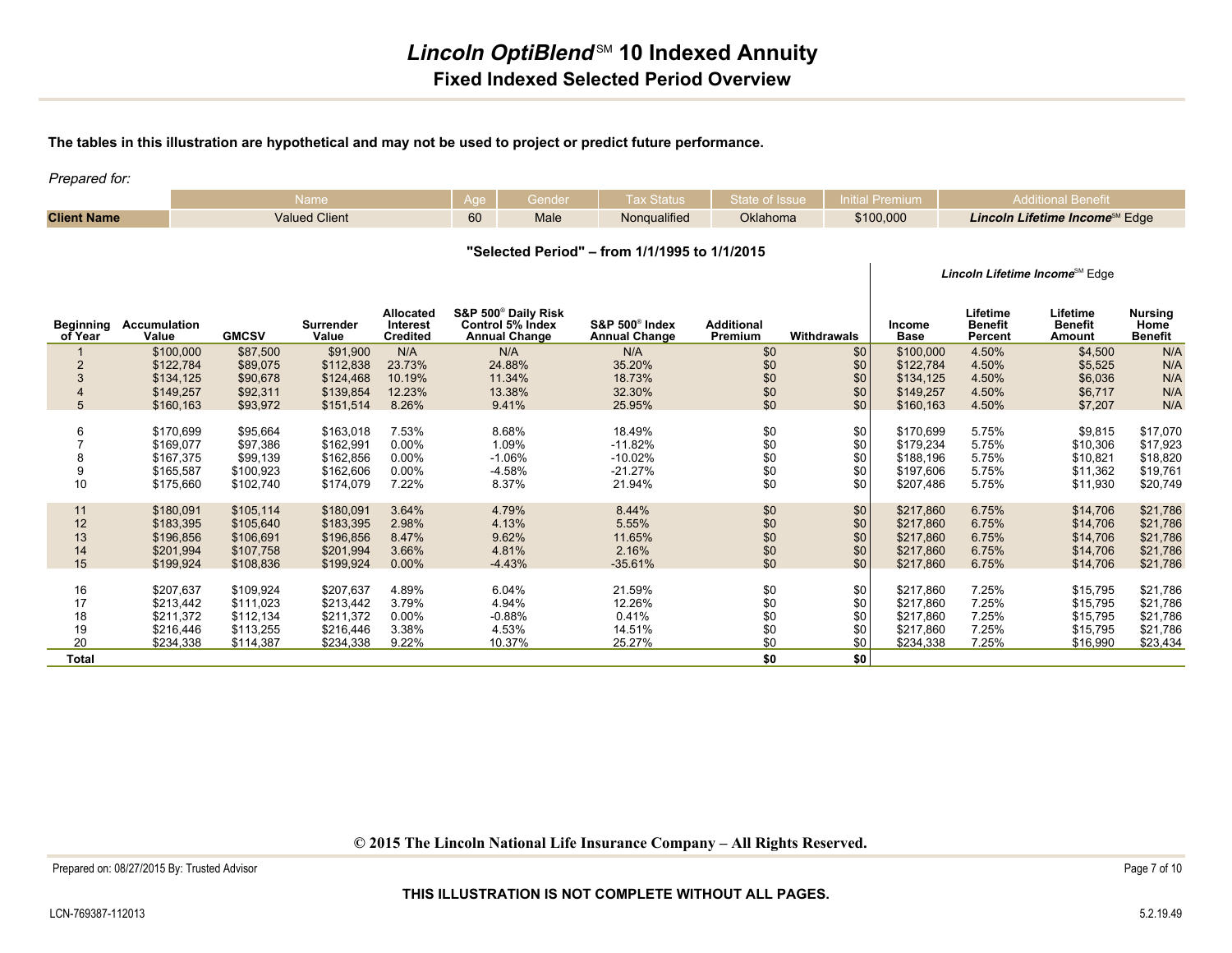|                             |                              |              |                           |                                          |                              |             |                              |                                       | Lincoln Lifetime Income <sup>sм</sup> Edge |                                          |
|-----------------------------|------------------------------|--------------|---------------------------|------------------------------------------|------------------------------|-------------|------------------------------|---------------------------------------|--------------------------------------------|------------------------------------------|
| <b>Beginning</b><br>of Year | <b>Accumulation</b><br>Value | <b>GMCSV</b> | <b>Surrender</b><br>Value | Allocated<br>Interest<br><b>Credited</b> | <b>Additional</b><br>Premium | Withdrawals | <b>Income</b><br><b>Base</b> | Lifetime<br><b>Benefit</b><br>Percent | Lifetime<br><b>Benefit</b><br>Amount       | <b>Nursing</b><br>Home<br><b>Benefit</b> |
|                             | \$100,000                    | \$87,500     | \$91,900                  | N/A                                      | \$0                          | \$0         | \$100,000                    | 4.50%                                 | \$4,500                                    | N/A                                      |
| $\overline{2}$              | \$99,050                     | \$89,075     | \$91,027                  | 0.00%                                    | \$0                          | \$0         | \$105,000                    | 4.50%                                 | \$4,725                                    | N/A                                      |
| 3                           | \$98,053                     | \$90,678     | \$90,993                  | $0.00\%$                                 | \$0                          | \$0         | \$110,250                    | 4.50%                                 | \$4,961                                    | N/A                                      |
|                             | \$97,005                     | \$92,311     | \$92,311                  | $0.00\%$                                 | \$0                          | \$0         | \$115,763                    | 4.50%                                 | \$5,209                                    | N/A                                      |
| 5                           | \$95,905                     | \$93,972     | \$93,972                  | 0.00%                                    | \$0                          | \$0         | \$121,551                    | 4.50%                                 | \$5,470                                    | N/A                                      |
|                             |                              |              |                           |                                          |                              |             |                              |                                       |                                            |                                          |
| 6                           | \$94,751                     | \$95,664     | \$95,664                  | $0.00\%$                                 | \$0                          | \$0         | \$127,628                    | 5.75%                                 | \$7,339                                    | \$12,763                                 |
|                             | \$93,538                     | \$97,386     | \$97,386                  | $0.00\%$                                 | \$0                          | \$0         | \$134,010                    | 5.75%                                 | \$7,706                                    | \$13,401                                 |
|                             | \$92,265                     | \$99,139     | \$99,139                  | $0.00\%$                                 |                              | \$0         | \$140,710                    | 5.75%                                 | \$8,091                                    | \$14,071                                 |
| 9                           | \$90,928                     | \$100,923    | \$100,923                 | $0.00\%$                                 | $$0$<br>$$0$                 | \$0         | \$147,746                    | 5.75%                                 | \$8,495                                    | \$14,775                                 |
| 10                          | \$89,525                     | \$102,740    | \$102,740                 | $0.00\%$                                 | \$0                          | \$0         | \$155,133                    | 5.75%                                 | \$8,920                                    | \$15,513                                 |
|                             |                              |              |                           |                                          |                              |             |                              |                                       |                                            |                                          |
| 11                          | \$88,051                     | \$105,114    | \$105,114                 | $0.00\%$                                 | \$0                          | \$0         | \$162,889                    | 6.75%                                 | \$10,995                                   | \$16,289                                 |
| 12                          | \$86,504                     | \$105,640    | \$105,640                 | 0.00%                                    | \$0                          | \$0         | \$162,889                    | 6.75%                                 | \$10,995                                   | \$16,289                                 |
| 13                          | \$84,956                     | \$106,691    | \$106,691                 | $0.00\%$                                 | $$0$$<br>$$0$                | \$0         | \$162,889                    | 6.75%                                 | \$10,995                                   | \$16,289                                 |
| 14                          | \$83,409                     | \$107,758    | \$107,758                 | $0.00\%$                                 |                              | \$0         | \$162,889                    | 6.75%                                 | \$10,995                                   | \$16,289                                 |
| 15                          | \$81,861                     | \$108,836    | \$108,836                 | $0.00\%$                                 | \$0                          | \$0         | \$162,889                    | 6.75%                                 | \$10,995                                   | \$16,289                                 |
|                             |                              |              |                           |                                          |                              |             |                              |                                       |                                            |                                          |
| 16                          | \$80,314                     | \$109,924    | \$109,924                 | $0.00\%$                                 | \$0                          | \$0         | \$162,889                    | 7.25%                                 | \$11,809                                   | \$16,289                                 |
| 17                          | \$78,766                     | \$111,023    | \$111,023                 | $0.00\%$                                 | \$0                          | \$0         | \$162,889                    | 7.25%                                 | \$11,809                                   | \$16,289                                 |
| 18                          | \$77,219                     | \$112,134    | \$112,134                 | $0.00\%$                                 | \$0                          | \$0         | \$162,889                    | 7.25%                                 | \$11,809                                   | \$16,289                                 |
| 19                          | \$75,671                     | \$113,255    | \$113,255                 | $0.00\%$                                 | \$0                          | \$0         | \$162,889                    | 7.25%                                 | \$11,809                                   | \$16,289                                 |
| 20                          | \$74,124                     | \$114,387    | \$114,387                 | $0.00\%$                                 | \$0                          | \$0         | \$162,889                    | 7.25%                                 | \$11,809                                   | \$16,289                                 |
| Total                       |                              |              |                           |                                          | \$0                          | \$0         |                              |                                       |                                            |                                          |
|                             |                              |              |                           |                                          |                              |             |                              |                                       |                                            |                                          |

#### **Hypothetical Illustration "0% Credited" on Indexed Accounts**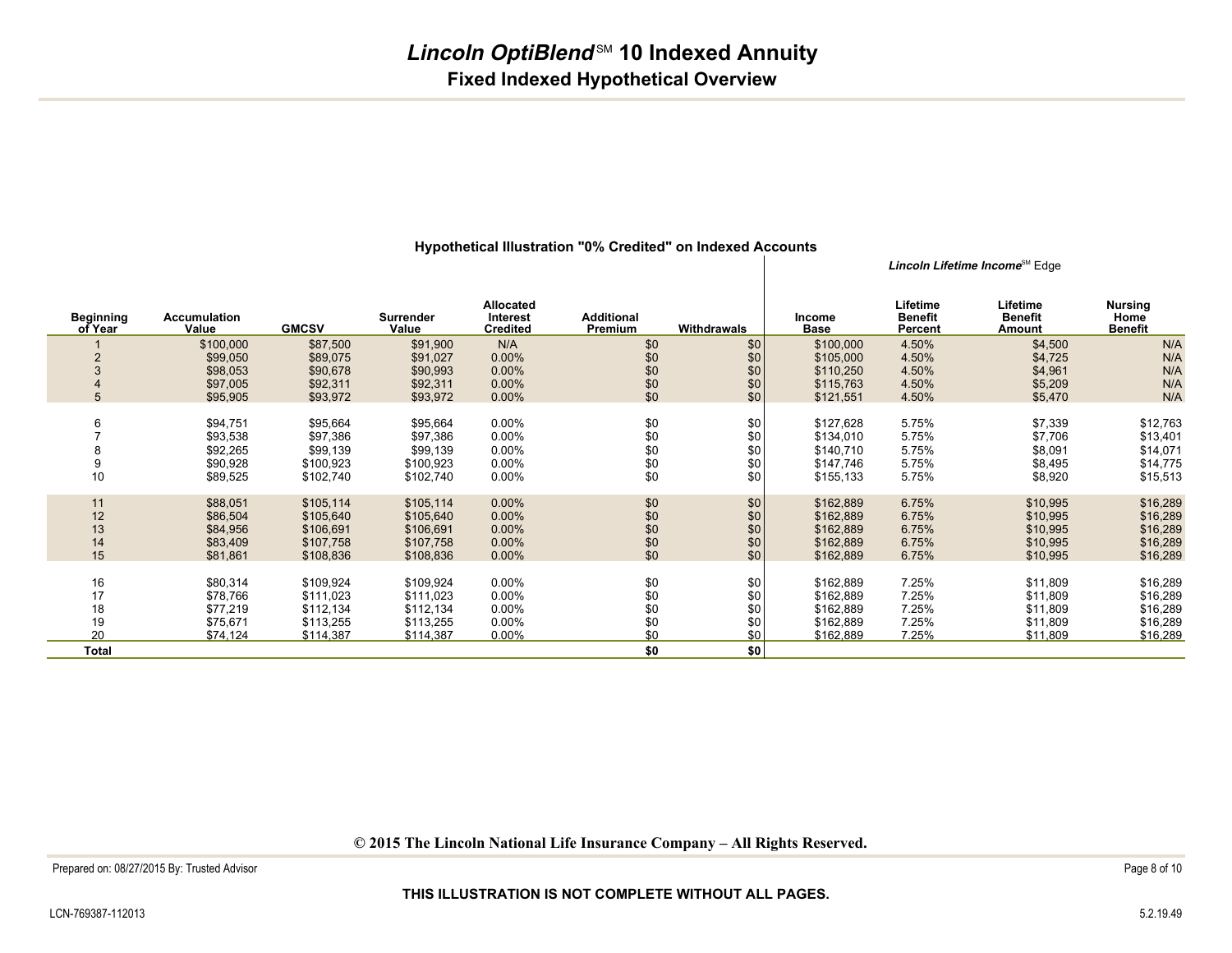|                             |                              |              |                    |                                                 |                                                                                    |                                                |                              |             |                       |                                       | Lincoln Lifetime Income <sup>™</sup> Edge |                                          |
|-----------------------------|------------------------------|--------------|--------------------|-------------------------------------------------|------------------------------------------------------------------------------------|------------------------------------------------|------------------------------|-------------|-----------------------|---------------------------------------|-------------------------------------------|------------------------------------------|
| <b>Beginning</b><br>of Year | <b>Accumulation</b><br>Value | <b>GMCSV</b> | Surrender<br>Value | <b>Allocated</b><br>Interest<br><b>Credited</b> | S&P 500 <sup>®</sup> Daily Risk<br><b>Control 5% Index</b><br><b>Annual Change</b> | $S\&P 500^\circ$ Index<br><b>Annual Change</b> | <b>Additional</b><br>Premium | Withdrawals | Income<br><b>Base</b> | Lifetime<br><b>Benefit</b><br>Percent | Lifetime<br><b>Benefit</b><br>Amount      | Nursing<br><b>Home</b><br><b>Benefit</b> |
|                             | \$100,000                    | \$87,500     | \$91,900           | N/A                                             | N/A                                                                                | N/A                                            | \$0                          | \$0         | \$100,000             | 4.50%                                 | \$4,500                                   | N/A                                      |
| $\mathcal{P}$               | \$111,742                    | \$89,075     | \$102,691          | 12.69%                                          | 13.84%                                                                             | 27.82%                                         | \$0                          | \$0         | \$111,742             | 4.50%                                 | \$5,028                                   | N/A                                      |
|                             | \$116,077                    | \$90,678     | \$107.719          | 4.83%                                           | 5.98%                                                                              | 4.34%                                          | \$0                          | \$0         | \$117,329             | 4.50%                                 | \$5,280                                   | N/A                                      |
| 4                           | \$121,450                    | \$92,311     | \$113.799          | 5.59%                                           | 6.74%                                                                              | 6.90%                                          | \$0                          | \$0         | \$123,195             | 4.50%                                 | \$5,544                                   | N/A                                      |
| 5                           | \$122,352                    | \$93,972     | \$115,745          | 1.71%                                           | 2.86%                                                                              | $-1.36%$                                       | \$0                          | \$0         | \$129,355             | 4.50%                                 | \$5,821                                   | N/A                                      |
| 6                           | \$150,161                    | \$95,664     | \$143.404          | 23.73%                                          | 24.88%                                                                             | 35.20%                                         | \$0                          | \$0         | \$150.161             | 5.75%                                 | \$8,634                                   | \$15,016                                 |
|                             | \$164,031                    | \$97,386     | \$158,126          | 10.19%                                          | 11.34%                                                                             | 18.73%                                         | \$0                          | \$0         | \$164.031             | 5.75%                                 | \$9,432                                   | \$16,403                                 |
| 8                           | \$182,537                    | \$99.139     | \$177,609          | 12.23%                                          | 13.38%                                                                             | 32.30%                                         | \$0                          | \$0         | \$182,537             | 5.75%                                 | \$10,496                                  | \$18,254                                 |
| 9                           | \$195.875                    | \$100,923    | \$192,350          | 8.26%                                           | 9.41%                                                                              | 25.95%                                         | \$0                          | \$0         | \$195,875             | 5.75%                                 | \$11,263                                  | \$19,588                                 |
| 10                          | \$208.761                    | \$102.740    | \$206,882          | 7.53%                                           | 8.68%                                                                              | 18.49%                                         | \$0                          | \$0         | \$208,761             | 5.75%                                 | \$12,004                                  | \$20,876                                 |
| Total                       |                              |              |                    |                                                 |                                                                                    |                                                | \$0                          | \$0         |                       |                                       |                                           |                                          |

#### **"Favorable Period" – from 1/1/1991 to 1/1/2000**

 $\overline{\phantom{a}}$ 

 $\mathbf{L}$ 

#### **"Unfavorable Period" – from 1/1/2000 to 1/1/2009**

|                |                                        |              |                    |                                          |                                                                 |                                                    |                              |                  |                       |                                       | Lincoln Lifetime Income <sup>™</sup> Edge |                                          |
|----------------|----------------------------------------|--------------|--------------------|------------------------------------------|-----------------------------------------------------------------|----------------------------------------------------|------------------------------|------------------|-----------------------|---------------------------------------|-------------------------------------------|------------------------------------------|
| of Year        | <b>Beginning Accumulation</b><br>Value | <b>GMCSV</b> | Surrender<br>Value | Allocated<br>Interest<br><b>Credited</b> | S&P 500° Daily Risk<br>Control 5% Index<br><b>Annual Change</b> | S&P 500 <sup>®</sup> Index<br><b>Annual Change</b> | <b>Additional</b><br>Premium | Withdrawals      | Income<br><b>Base</b> | Lifetime<br><b>Benefit</b><br>Percent | Lifetime<br><b>Benefit</b><br>Amount      | <b>Nursing</b><br>Home<br><b>Benefit</b> |
|                | \$100,000                              | \$87,500     | \$91,900           | N/A                                      | N/A                                                             | N/A                                                | \$0                          | \$0              | \$100,000             | 4.50%                                 | \$4,500                                   | N/A                                      |
| $\overline{2}$ | \$99,050                               | \$89,075     | \$91,027           | 0.00%                                    | 1.09%                                                           | $-11.82%$                                          | \$0                          | \$0              | \$105,000             | 4.50%                                 | \$4,725                                   | N/A                                      |
| 3              | \$98,053                               | \$90,678     | \$90,993           | $0.00\%$                                 | $-1.06%$                                                        | $-10.02%$                                          | \$0                          | \$0              | \$110.250             | 4.50%                                 | \$4,961                                   | N/A                                      |
| 4              | \$97,005                               | \$92,311     | \$92,311           | $0.00\%$                                 | $-4.58%$                                                        | $-21.27%$                                          | \$0                          | \$0              | \$115,763             | 4.50%                                 | \$5,209                                   | N/A                                      |
| 5              | \$102,906                              | \$93,972     | \$97,349           | 7.22%                                    | 8.37%                                                           | 21.94%                                             | \$0                          | \$0 <sub>1</sub> | \$121,551             | 4.50%                                 | \$5,470                                   | N/A                                      |
|                |                                        |              |                    |                                          |                                                                 |                                                    |                              |                  |                       |                                       |                                           |                                          |
| 6              | \$105,502                              | \$95,664     | \$100.754          | 3.64%                                    | 4.79%                                                           | 8.44%                                              | \$0                          | \$0              | \$127,628             | 5.75%                                 | \$7,339                                   | \$12,763                                 |
|                | \$107,437                              | \$97,386     | \$103,570          | 2.98%                                    | 4.13%                                                           | 5.55%                                              | \$0                          | \$0              | \$134.010             | 5.75%                                 | \$7,706                                   | \$13,401                                 |
| 8              | \$115,263                              | \$99,139     | \$112.151          | 8.47%                                    | 9.62%                                                           | 11.65%                                             | \$0                          | \$0              | \$140.710             | 5.75%                                 | \$8,091                                   | \$14,071                                 |
| 9              | \$118,146                              | \$100.923    | \$116,019          | 3.66%                                    | 4.81%                                                           | 2.16%                                              | \$0                          | \$0              | \$147.746             | 5.75%                                 | \$8,495                                   | \$14,775                                 |
| 10             | \$116,742                              | \$102.740    | \$115,692          | 0.00%                                    | $-4.43%$                                                        | $-35.61%$                                          | \$0                          | \$0              | \$155,133             | 5.75%                                 | \$8,920                                   | \$15,513                                 |
| Total          |                                        |              |                    |                                          |                                                                 |                                                    | \$0                          | \$0              |                       |                                       |                                           |                                          |

**© 2015 The Lincoln National Life Insurance Company – All Rights Reserved.**

#### **THIS ILLUSTRATION IS NOT COMPLETE WITHOUT ALL PAGES.**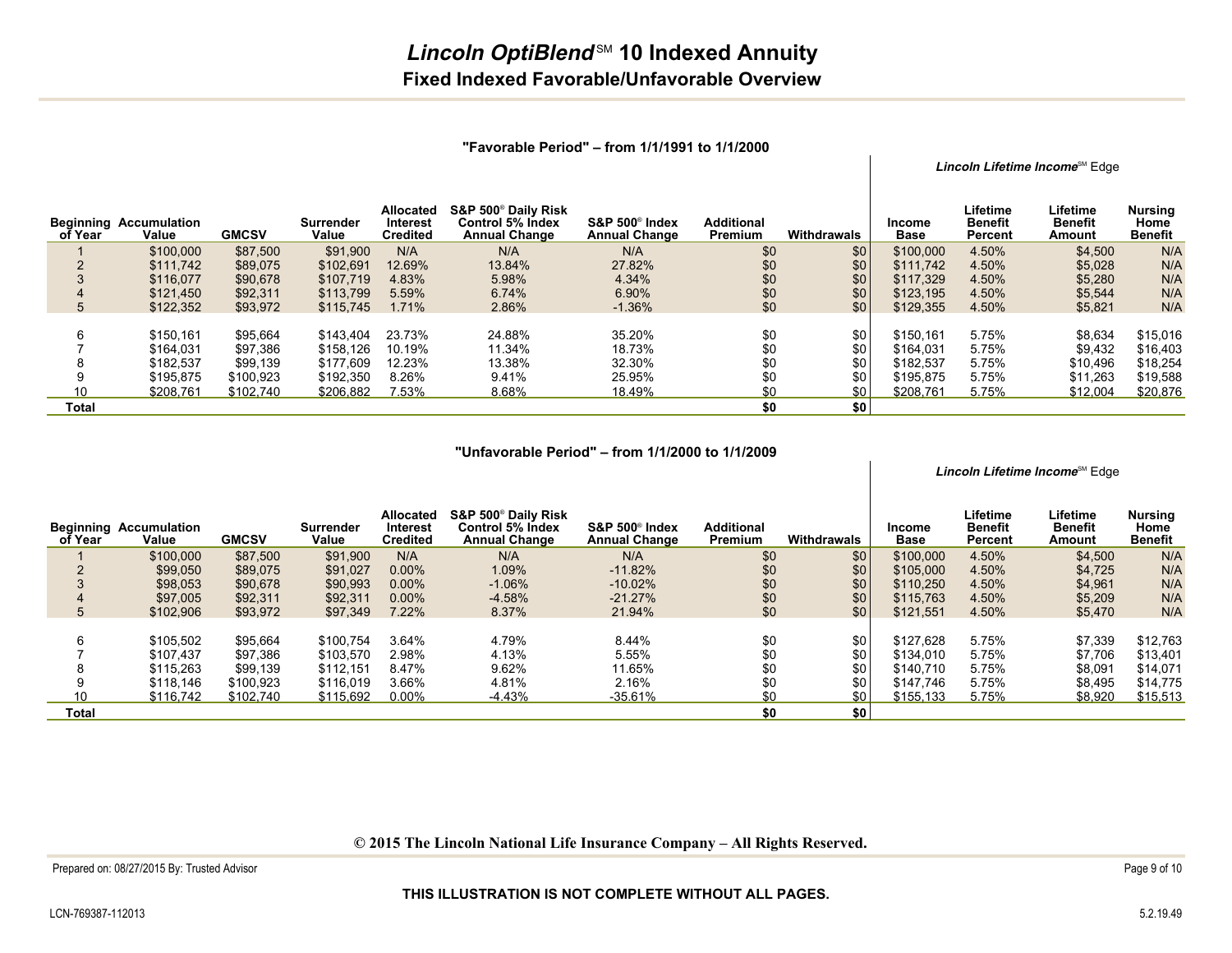### **Lincoln OptiBlend<sup>SM</sup> 10 Indexed Annuity Fixed Indexed Account Details**

**The purpose of the following table(s) is to show how the S&P 500**® **Index and the S&P 500**® **Daily Risk Control 5% Index Annual Change impacts the interest credited to the allocated Indexed Accounts and overall contract values. The "Selected Period" is used for the(se) table(s). This illustration is hypothetical and may not be used to projector predict future performance.**

**1-Year Volatility Controlled Point-to-Point Indexed Account**

#### **Beginning of Year AccountValue**1 \$100,000 N/A  **Interest Credited S&P 500**® **Daily Risk Control 5% Index Annual Change Additional PremiumWithdrawals**<br>\$0 N/A \$0 \$0 \$122,784 23.73%% 24.88% \$0 \$0 \$0<br>% 11.34% \$0 \$0 \$0 \$0 \$0 \$0

| Total |           |          |          | \$0 | \$0 |
|-------|-----------|----------|----------|-----|-----|
| 20    | \$234,338 | 9.22%    | 10.37%   | \$0 | \$0 |
| 19    | \$216,446 | 3.38%    | 4.53%    | \$0 | \$0 |
| 18    | \$211,372 | $0.00\%$ | $-0.88%$ | \$0 | \$0 |
| 17    | \$213,442 | 3.79%    | 4.94%    | \$0 | \$0 |
| 16    | \$207,637 | 4.89%    | 6.04%    | \$0 | \$0 |
| 15    | \$199,924 | $0.00\%$ | $-4.43%$ | \$0 | \$0 |
| 14    | \$201,994 | 3.66%    | 4.81%    | \$0 | \$0 |
| 13    | \$196,856 | 8.47%    | 9.62%    | \$0 | \$0 |
| 12    | \$183,395 | 2.98%    | 4.13%    | \$0 | \$0 |
| 11    | \$180,091 | 3.64%    | 4.79%    | \$0 | \$0 |
| 10    | \$175,660 | 7.22%    | 8.37%    | \$0 | \$0 |
| 9     | \$165,587 | $0.00\%$ | -4.58%   | \$0 | \$0 |
| 8     | \$167,375 | $0.00\%$ | $-1.06%$ | \$0 | \$0 |
|       | \$169,077 | $0.00\%$ | 1.09%    | \$0 | \$0 |
| 6     | \$170,699 | 7.53%    | 8.68%    | \$0 | \$0 |
| 5     | \$160,163 | 8.26%    | 9.41%    | \$0 | \$0 |
| 4     | \$149,257 | 12.23%   | 13.38%   | \$0 | \$0 |
| 3     | \$134,125 | 10.19%   | 11.34%   | \$0 | \$0 |
| 2     | \$122,784 | 23.73%   | 24.88%   | \$0 | \$0 |

**© 2015 The Lincoln National Life Insurance Company – All Rights Reserved.**

1